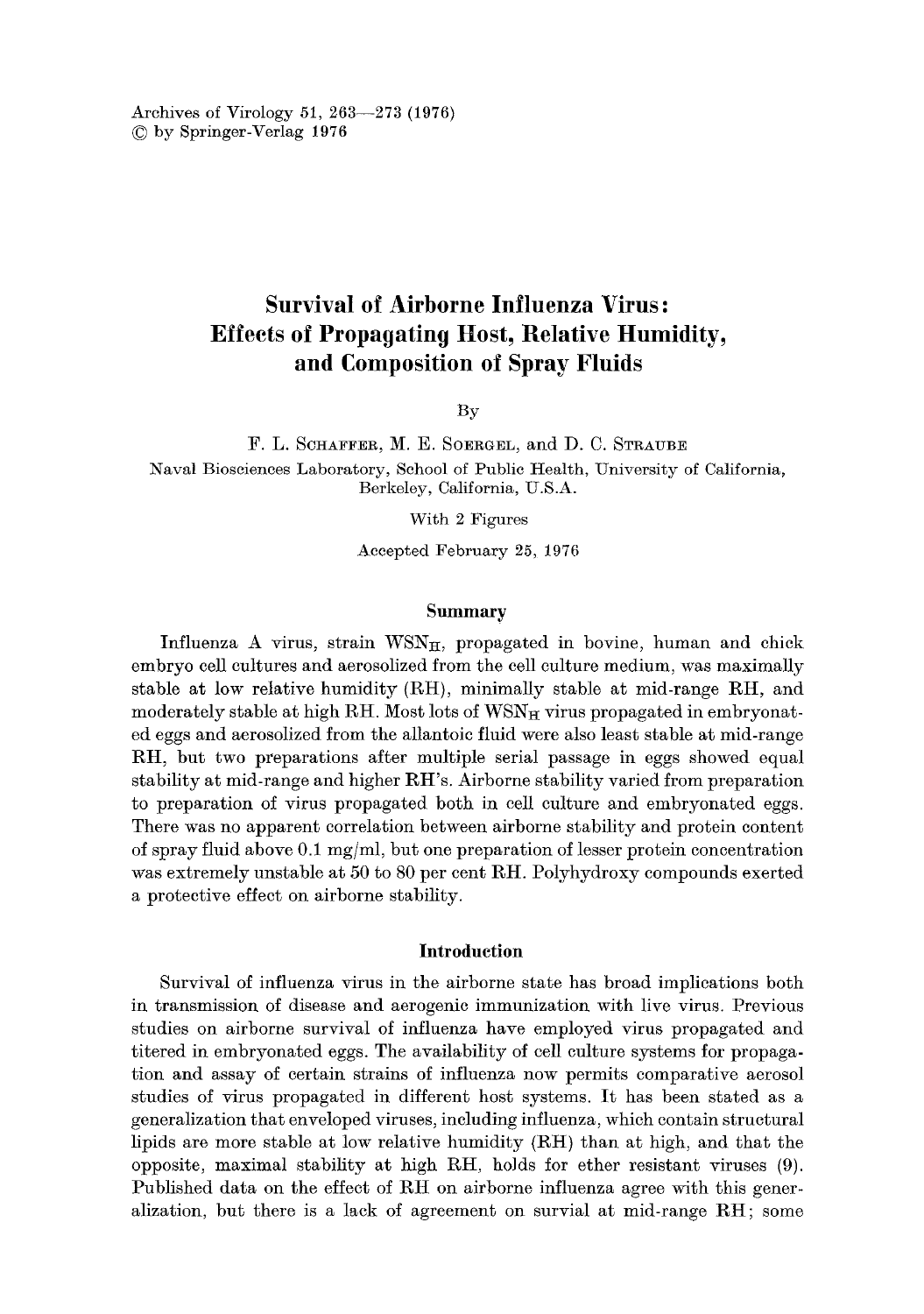reports indicate a transition between low and high inactivation rates at mid-range (11, 12, 14) but others report minimal stability at mid-range (15, 20). Of various factors affecting survival of airborne viruses, RH and composition of the spray medium are considered to be of major importance (1, 2, 4, 9). Among media components and additives that may affect survival of airborne viruses, salts, proteins, and polyhydroxy compounds have received attention (3, 4, 12, 19, 22).

We initiated this study to determine if host cell source was among factors influencing survival of airborne influenza virus. If survival were host cell dependent, virus from mammalian cell cultures, and particularly human cells, might be more typical of the agent responsible for contagious influenza than is egg-passaged virus. It is also conceivable that host cell effects on survival would be important in any potential use of live virus for aerogenic immunization. We have examined the influence of RH on airborne survival of numerous suspensions of influenza A virus strain  $WSN<sub>H</sub>$ , propagated in embryonated eggs, primary chick embryo cell culture, as well as bovine and human cell culture lines. This approach permitted us to observe variation among different host systems, particularly with reference to instability at mid-range RH. Effects of protein concentration, dialyzable materials and polyhydroxy compounds were also examined.

# **Materials and Methods**

### *Cells and Virus*

A subline of MDBK cells highly susceptible to influenza virus (7) was kindly provided by P. W. Choppin. The clone  $1-5C-4$  Chang human conjunctival cell line (16) was obtained from the American Type Culture Collection. Primary chick embryo cells were prepared from whole minced ll-day embryos. The seed stock of cell cultureadapted WSN strain of influenza, designated WSN<sub>H</sub> (23), was kindly provided by P. H. Duesberg. After three passages in MDBK cells, a stock virus pool, designated 0-31, was prepared in MDBK cells. Unless otherwise stated, subsequent preparations were made employing 0-31 as inoculum. A plaque purified stock was prepared after two passages in  $1-5C-4$  cells. An isolated plaque on  $1-5C-4$  cells was picked and replaqued. Virus from the second plaque was passed twice in  $1-5C-4$  cells to form the plaque purified pool.

### *Propagation o/ Virus*

Confluent cell culture monolayers in 16-oz prescription bottles or roller bottles were washed with MEM or Dulbecco's phosphate buffered saline (PBS) and inoculated with a low multiplicity (0.002-0.01 PFU/cell) of  $WSN_H$  virus. After 1 hour adsorption, MEM was added to the infected mammalian cells and MEM with 0.I per cent bovine serum albumin was added to the chick embryo cells. Incubation was at 37° C and virus was harvested at the peak of cytopathic effect, usually the 4th day for MDBK cells and the 2nd day postinoculation for I--5C-4 and chick embryo cells. Eleven-day-old embryonated hens' eggs were inoculated with 0.I ml dilute virus  $(1:1000)$  via the allantoic cavity and allantoic fluids were harvested after 2 days incubation at 37 $^{\circ}$  C. Storage of virus pools was at  $-70^{\circ}$  C.

### *Virus Assay*

A modification of Kilbourne's  $(16)$  plaque assay technique in  $1-5C-4$  cells was employed. Prescription bottles (3-oz) were mounted in racks (21) for ease of handling including removal of a soft overlay (0.3 per cent Ionagar No. 2) and staining with crystal violet. Duplicate bottles at half-log dilutions were employed with 0.3 ml inoculum per bottle. Guinea pig or chicken red blood cells were employed in hemagglutination (HA) titrations.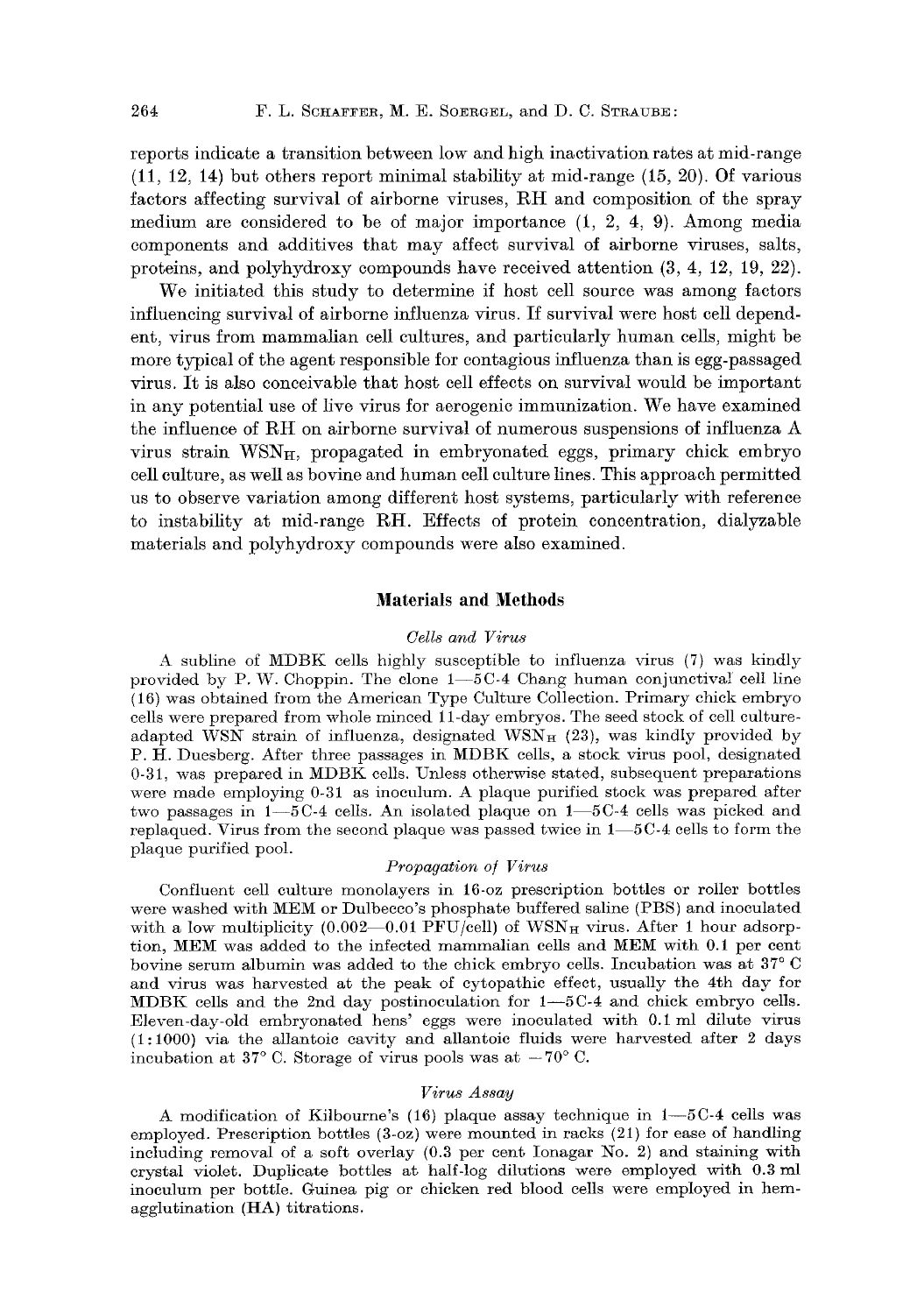#### *Protein Determination*

The method of Low<sub>RY</sub> *et al.* (18) was used to determine protein in clarified allantoic fluids and trichloraeetie acid precipitates of cell culture fluids.

#### *Aerosol Procedures*

Virus harvested from infected cell culture fluid or clarified  $(10,000 \times g, 10 \text{ minutes})$ allantoie fluid was aerosolized in a Wells refluxing atomizer operated for 6 minutes at 10 pounds/inch<sup>2</sup> with an effective output of  $0.025$  ml/minute (10). The virus suspensions were employed without dilution or additives except as noted. Each run consisted of two aerosols held simultaneously at  $21^{\circ}$  C in 208-liter dual stirred settling chambers (6). Each run employed either a single virus preparation at two different RH levels, or different preparations or additives at a single RH. Samples were taken at 1, 15, 30, and  $60$  minutes post-aerosolization with  $AGI-30$  impingers operated for 1 minute (air sample volume 12.5 liters). Impinger fluid was 20 ml medium MEM with 0.1 per cent Dew Corning antifoam B. There was no sigmifieant inactivation of virus in either the atomizer or impinger fluids.

### *Presentation oj Data*

Data from each aerosol run (two chambers) was plotted on semilogarithmic paper; an example is shown in Figure 1. Theoretical 1O0 per cent recovery was calculated from average atomizer titer, the effective output of the atomizer, the volume of the holding chamber, and the volume of aerosol sampled by the impinger. Percentage recovery was calculated from plaque counts in duplicate bottles at half-log dilutions, and the results at each dilution (usually limited to plaque counts between 10 and 60 per bottle) were plotted as a point on the graph. Appropriate corrections were applied for removal and replacement of air during any previous sampling, but no eorreetion was applied for physical decay of the aerosol, which was only about 10 per eent in one hour (J. HEBERT, personal communication). The best fit was estimated by eye, and the half-times  $(t \frac{1}{2})$ , the time required for recovery to decrease by a factor of 2) were estimated from the lines thus drawn. The 15-60 minute line was extrapolated back to zero time to provide an estimate of the viral population exhibiting long term survival characteristics; this was designated "secondary survival". For tabular summarization (Tables 1 and 2) we used the recovery at 1 minute and the secondary survival, both expressed as percentages of calculated input, and the half-times for the  $1-15$  and  $15-60$  minute intervals. For graphical summarization (Fig. 2) the 1, 15, and 60 minute points from the best fit lines were used.



Fig. 1. Example of an aerosol run showing recovery of influenza virus at various times at two RH levels. Allantoic fluid preparation  $4-14$  was aerosolized and held at 50 and 70 per cent RH in paired chambers. Titers in the atomizer fluid were  $5.6 \times 10^7$  PFU/ml before and  $4.6 \times 10^7$  PFU/ml after aerosolization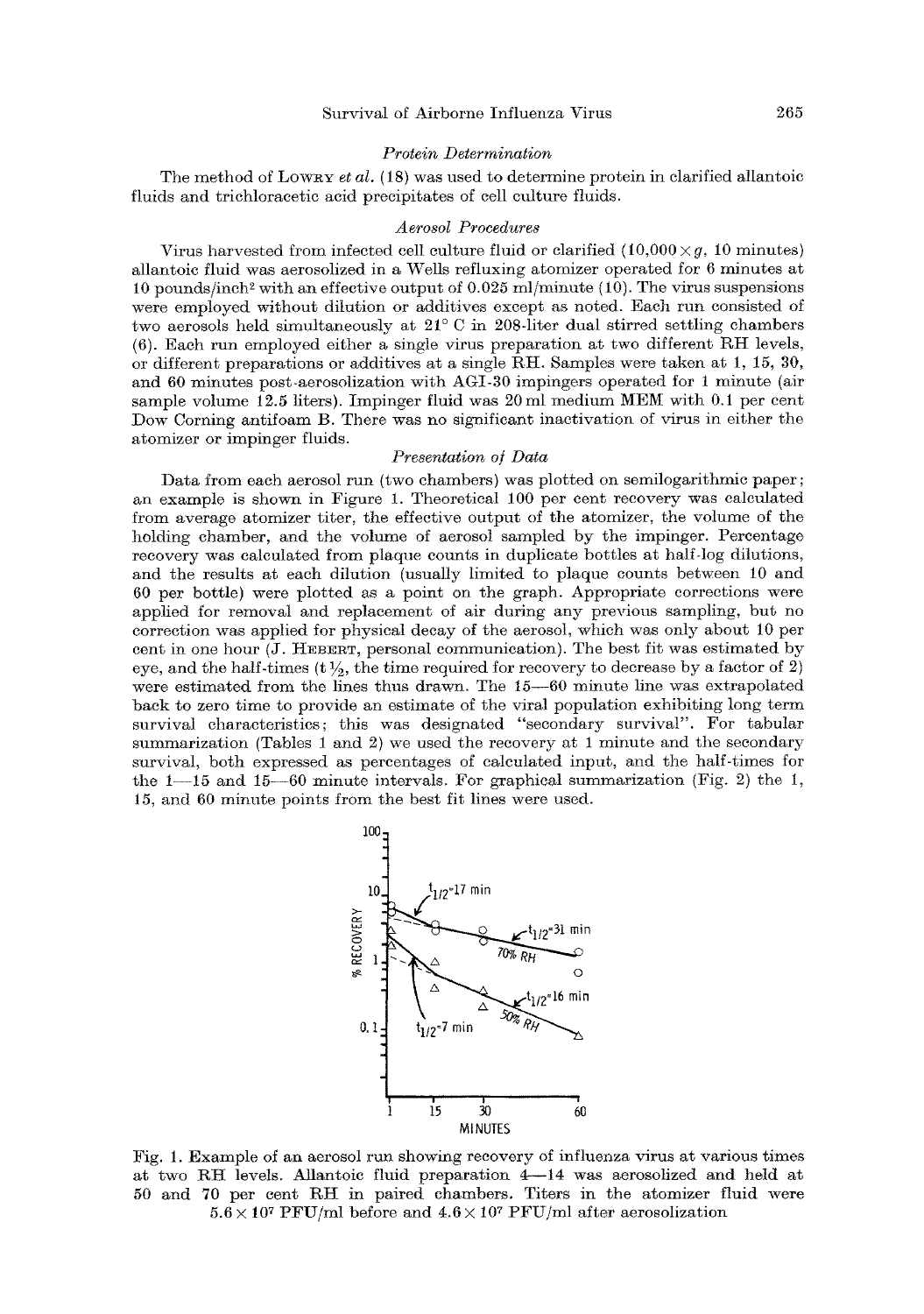# **Results**

# *Influence o/RH; Variability among Preparations*

An example of a typical aerosol run with  $WSN<sub>H</sub>$  influenza virus is presented in Figure 1. A lower recovery of virus at one minute, and a more rapid inactivation thereafter was observed at 50 per cent RH than at 70 per cent RH for that particular preparation propagated in embryonated eggs. The data suggest biphasic (or multiphasie) inactivation kinetics. The first phase(s) was a rapid initial loss of infectivity during drying and equilibration of the newly formed airborne droplets with the surrounding air. The final phase was a slower long term inactivation rate. In Figure 1 the recovery in the one-minute sample (which actually encompassed the period of one to two minutes after termination and six to seven minutes after initiation of aerosolization) was above the extrapolated secondary survival level; this resulted in a steeper slope between 1 and 15 minutes compared to the 15 to 60 minute slope. Most other, but not all, aerosol runs showed a similar relationship.

Figure 2 represents graphical comparisons of  $WSN<sub>H</sub>$  propagated in two mammalian cell lines, primary chick embryo cell culture and embryonated eggs. These results illustrate our general findings of maximum survival at low RH, minimum survival at mid-range RH and moderate survival at high RH. There appeared to be differences among the various host sources as to the RH of minimum survival, but the validity of these differences becomes uncertain when additional preparations (not shown) are considered. For example, minimum stability at 50 per cent RH was characteristic of those MDBK preparations shown in Figure 2A, but results with a different preparation showed lower survival at 40 per cent than at 50 per cent RH. Similarly, some preparations from  $1-5C-4$  cells showed least stability at about 50 per cent RH whereas the example in Figure  $2B$  was highly sensitive at 40 per cent RH, and the plaque purified preparations were least stable at  $60-70$  per cent RH (Fig. 2E). Variability in percentage recovery also was observed; for example, several egg-propagated preparations showed recoveries approximating 100 per cent at low RH values as compared to approximately 20 per cent in the example shown in Figure 2 C. Scatter diagrams were prepared from pertinent data obtained in approximately 130 sets of observations (65 twochamber runs) to seek indications of difference in survival attributable to host source. The diagrams for each of the four parameters (recovery at 1 minute, secondary survival,  $t \frac{1}{2} 1-15$  minute,  $t \frac{1}{2} 15-60$  minute) and for each host source showed minimal survival in RH midrange  $(40-60$  per cent RH). However, the wide scatter of points made statistical evaluation impractical. This wide scatter could be interpreted only as variability among different preparations of virus since consistency was observed upon repeated runs with the same preparation and within paired runs with different preparations.

The plaque purified stock was employed in an attempt to assess the role of genetic heterogeneity in the variable response to RH. The results failed to implicate genetic heterogeneity, but did raise several points of interst. Whereas plaque purified stock passaged in embryonated eggs yielded RH survival patterns typical of other stocks (Fig. 2F), a parallel passage in  $1-5C-4$  cells (preparation  $4-10$ ) yielded atypical patterns and was unique among all our  $WSN<sub>H</sub>$  preparations. It was highly unstable at mid- and high-range RH (50-80 per cent). Recoveries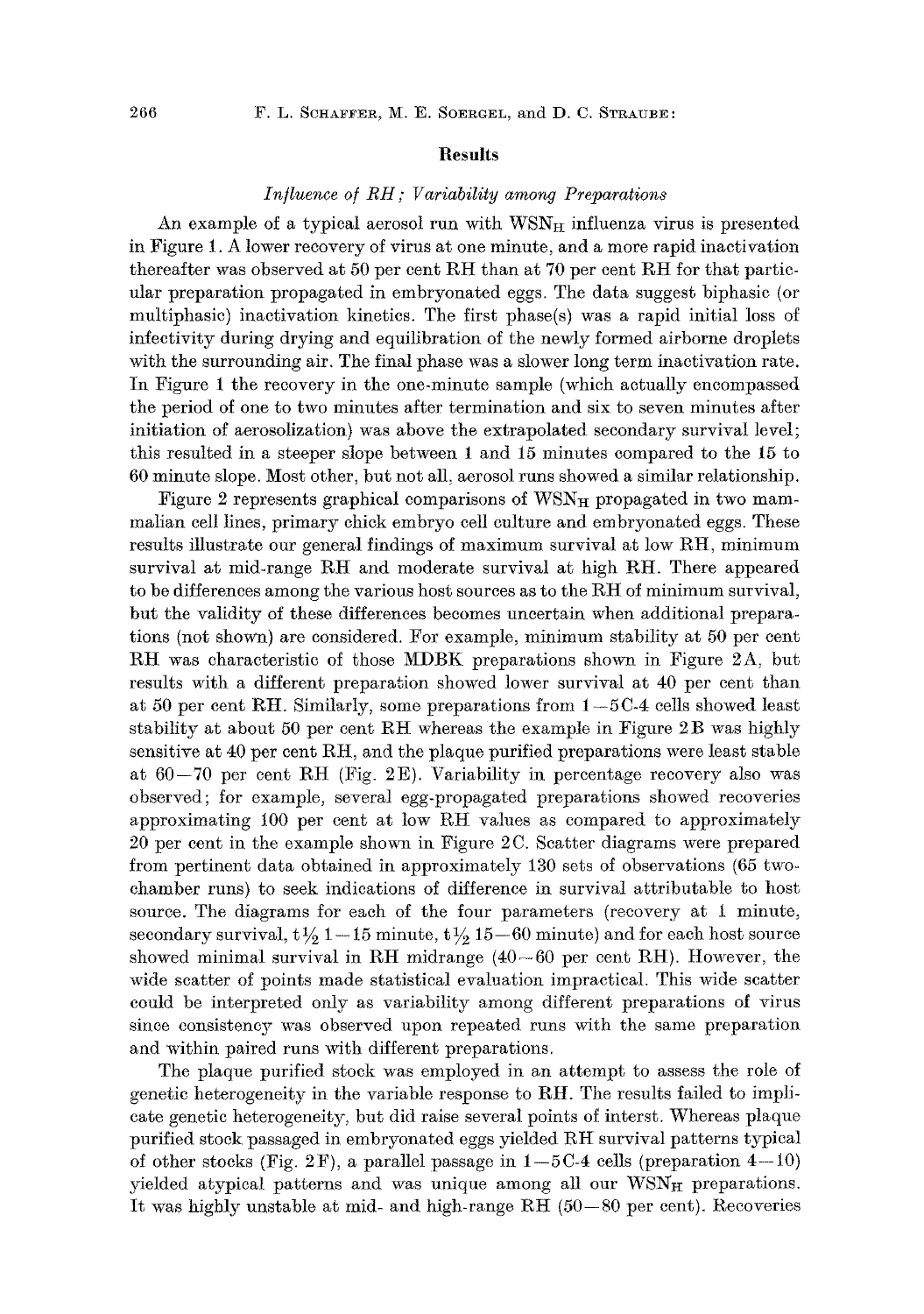at one minute were 1 per cent or less, and virus was rarely detectable in later samples. In the  $20-40$  per cent RH range, however, preparation  $4-10$  behaved in a typical manner. (This preparation was also unique in its low content of protein. See next section). Progeny virus from preparation  $4-10$  obtained by further passage in  $1-5C-4$  cells showed a more typical pattern of survival, as did a preparation propagated in  $1-5C-4$  cells after one passage in embryonated eggs (both shown in Figure  $2E$ ).



Fig. 2. Survival of  $WSN_{H}$  influenza virus from various sources as a function of RH. Virus propagated in: A, MDBK cells; B,  $1-5C-4$  cells; C, embryonated eggs; D, primary chick embryo cells. Virus from plaque purified stock propagated in: E, 1--5C-4 cells; F, embryonated eggs. One minute, 15 minutes, and 60 minutes recoveries are shown as circles, squares, and triangles, respectively; open, closed, and half-filled symbols represent different preparations

All preparations of  $WSN<sub>H</sub>$  virus propagated in cell culture showed greater survival at high RH than at mid-range (excluding  $4-10$ , where low recoveries precluded quantitative comparison). Minimal survival at midrange was not a consistent finding among all preparations of  $WSN_H$  virus from eggs. Table 1 presents a summary of all allantoie fluid preparations for which survival data in paired chambers at 50 and 70 per cent RIt exist. Most of the preparations showed evidence of mid-range instability, i.e., lower recoveries at 50 per cent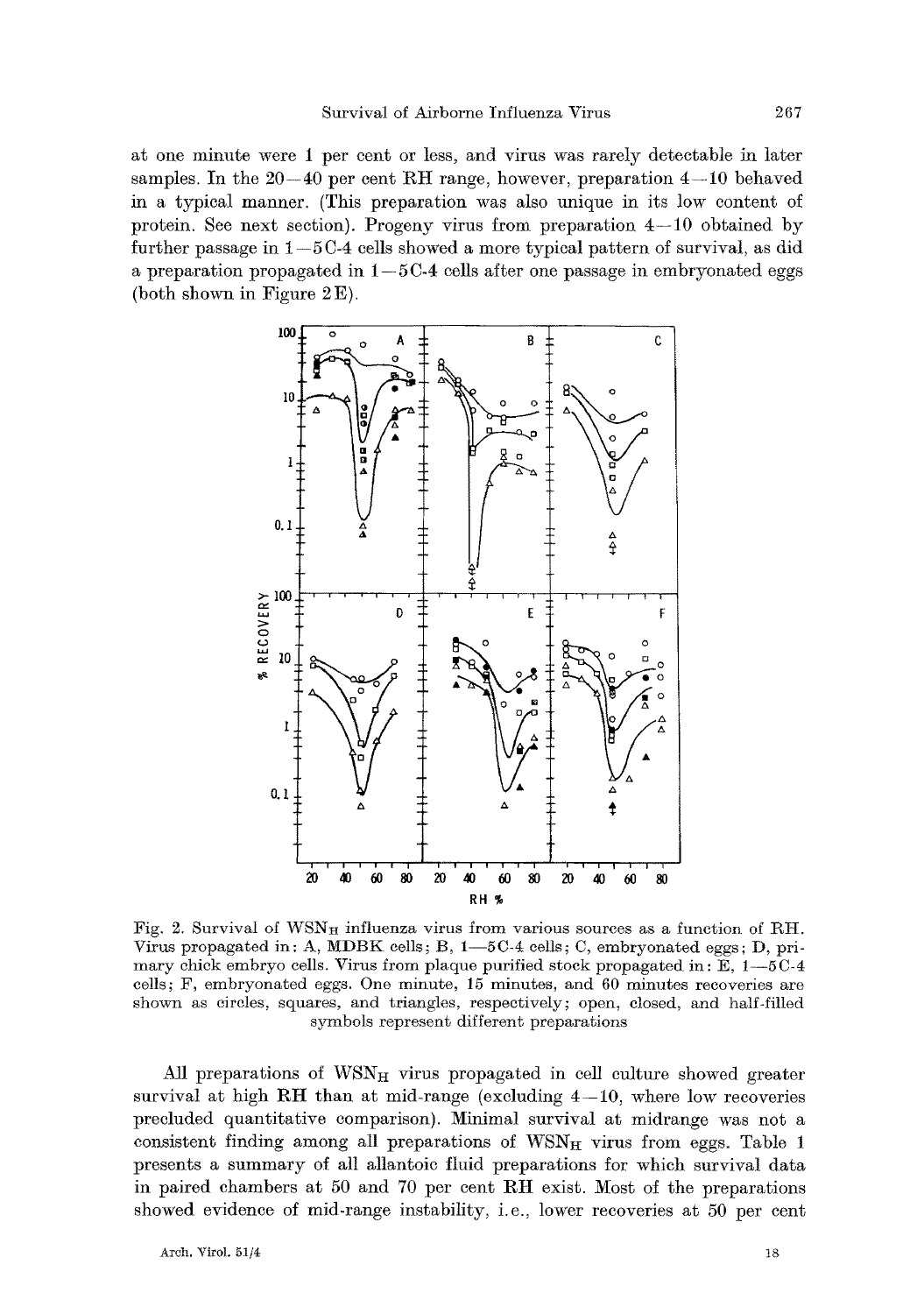than at 70 per cent RH. In no instance where these two RH levels were compared in the same run was there greater survival at 50 per cent RH. However in two preparations,  $2-7$  and  $3-35$ , recoveries were approximately equal at 50 and 70 per cent. These two preparations represented the fourth and fifth serial passages in embryonated eggs, suggesting- that serial propagations in this host may alter the RH stability spectrum. There was no evidence for this, however, at the second or third egg passage level in several other series. There was no obvious correlation between relative stabilities and protein content, initial infectivity titers, HA titers, and whether or not the stock was plaque purified.

| ondary<br>$Pro-$<br>pas-<br>ery<br>HA<br>PFU/<br>Prep-<br>tein<br>at<br>1 to<br>sage<br>sur-<br>$\mathbf{1}$<br>$1 \; \mathrm{min.}$<br>vival<br>$\mathbf{RH}$<br>ml<br>aration<br>mg/<br>num-<br>diln.<br>$x 10^{-6}$<br>$\frac{0}{0}$<br>$\%$<br>$\%$<br>number<br>ber<br>ml | 15 to<br>15 min.<br>$60$ min.<br>interval<br>interval |
|--------------------------------------------------------------------------------------------------------------------------------------------------------------------------------------------------------------------------------------------------------------------------------|-------------------------------------------------------|
|                                                                                                                                                                                                                                                                                |                                                       |
| 256<br>12<br>28<br>$2 - 7$<br>1.4<br>14<br>8<br>4<br>50                                                                                                                                                                                                                        | 23                                                    |
| 26<br>13<br>8<br>70                                                                                                                                                                                                                                                            | 23                                                    |
| 32<br>135<br>13<br>13<br>$\mathbf{1}$<br>1.0<br>50<br>$2 - 26$<br>25                                                                                                                                                                                                           | 25                                                    |
| 16<br>70<br>16<br>40                                                                                                                                                                                                                                                           | 40                                                    |
| 64<br>30<br>18<br>$\overline{5}$<br>1.5<br>28<br>50<br>$3 - 25$<br>11                                                                                                                                                                                                          | 24                                                    |
| 27<br>23<br>17<br>70                                                                                                                                                                                                                                                           | $^{22}$                                               |
| $4 - 11$ $(P)^a$<br>ND <sup>b</sup><br>16<br>0.6<br>17<br>50<br>17<br>9<br>1                                                                                                                                                                                                   | 9                                                     |
| 23<br>23<br>70<br>19                                                                                                                                                                                                                                                           | 19                                                    |
| $\,2$<br>64<br>\$<br>1.0<br>50<br>7<br>$4 - 14$<br>51<br>1                                                                                                                                                                                                                     | 16                                                    |
| 6<br>5<br>70<br>17                                                                                                                                                                                                                                                             | 31                                                    |
| 12<br>13<br>$\overline{2}$<br>ND<br>1.2<br>50<br>11<br>7<br>$4 - 15$                                                                                                                                                                                                           | 8                                                     |
| 16<br>20<br>70<br>17                                                                                                                                                                                                                                                           | 31                                                    |
| $\boldsymbol{2}$<br><b>ND</b><br>10<br>$4 - 16$ (P)<br>0.9<br>1.5<br>50<br>NE <sup>c</sup><br>10                                                                                                                                                                               | $_{\rm NE}$                                           |
| 18<br>70<br>19<br>15                                                                                                                                                                                                                                                           | 15                                                    |
| 32<br>44<br>15<br>7<br>1<br>0.9<br>50<br>9<br>$4 - 19$                                                                                                                                                                                                                         | 26                                                    |
| 18<br>70<br>16<br>16                                                                                                                                                                                                                                                           | 23                                                    |
| $\,2$<br>16<br>64<br>34<br>$4 - 20$<br>1.5<br>50<br>8<br>10                                                                                                                                                                                                                    | 21                                                    |
| 25<br>70<br>20<br>13                                                                                                                                                                                                                                                           | 20                                                    |
| $\boldsymbol{2}$<br>32<br>6.7<br>$4 - 21$ (P)<br>0.5<br>50<br>2<br>8<br>$\overline{4}$                                                                                                                                                                                         | 12                                                    |
| 70<br>6<br>$\overline{5}$<br>12                                                                                                                                                                                                                                                | 16                                                    |
| 3<br>32<br>11<br>8<br>50<br>26<br>$4 - 22$<br>1.5<br>7                                                                                                                                                                                                                         | 18                                                    |
| 34<br>13<br>70<br>20                                                                                                                                                                                                                                                           | 32                                                    |

Table 1. *Comparison of airborne survival at 50 and 70 per cent RH of preparations of WSN H influenza virus propagated in embryonated eggs* 

(P) From plaque purified stock

b ND Not done

 $e$  NE Not estimable—recovery too low at 60 minutes

### *E//ects o/Suspending Fluids and Additives on Airborne Stability*

Protein content of most of the  $WSN_H$  influenza virus preparations was measured to determine if a relationship existed between total protein and airborne survival. Protein content of the allantoic fluids varied from approximately 0.5 to 1.5 mg/ml with no correlation with airborne survival (Table 1). To assure cell survival and virus yield, 0.1 per cent bovine serum albumin was present in the medium during virus propagation in primary chick cells, effecting a protein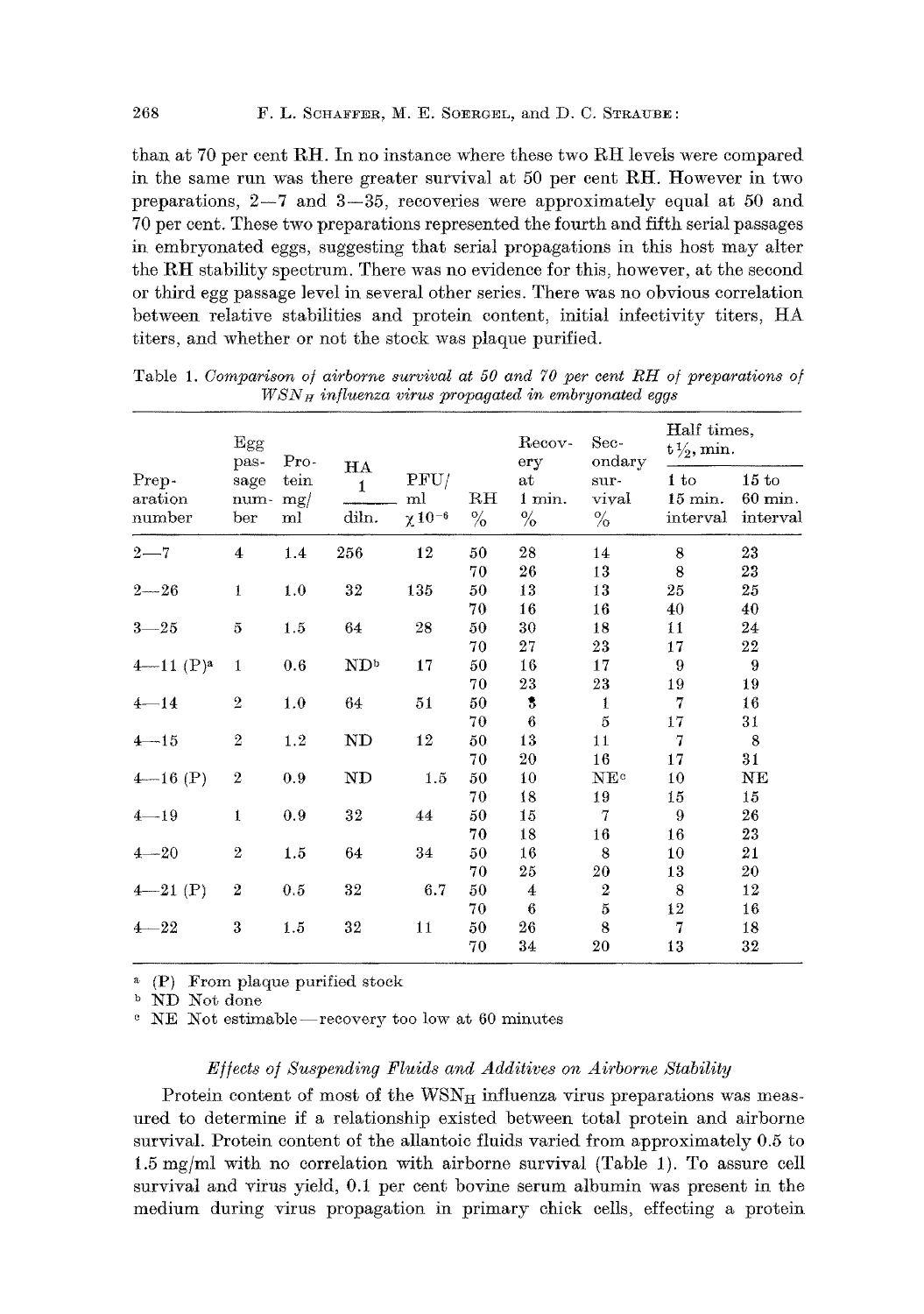concentration of approximately 1 mg/ml. Protein content of most MDBK and  $1-5C-4$  cell preparations (where added serum or albumin was not needed for good virus yield) ranged from 0.14 to 0.32 mg/ml. No correlation between protein content of these cell culture preparations and airborne survival was apparent. In contrast to all other cell culture preparations, the highly unstable plaque purified preparation  $4-10$  had a low protein content, 75  $\mu$ g/ml. Airborne survival of this

|                            | $R$ $H$<br>$\%$ |                   | Recov-<br>ery<br>at<br>1 min.<br>$\%$ | Sec-<br>$_{\rm ondary}$<br>sur-<br>vival<br>$\%$ | Half-times,<br>$t\frac{1}{2}$ , min. |                              |
|----------------------------|-----------------|-------------------|---------------------------------------|--------------------------------------------------|--------------------------------------|------------------------------|
| Preparation<br>and source  |                 | Additives         |                                       |                                                  | 1 to<br>15 min.<br>interval          | 15 to<br>60 min.<br>interval |
| $1 - 95$ MDBK              | 50              | $6\%$ Inositol    | 34                                    | 22                                               | 26                                   | > 60                         |
|                            |                 | мем               | 5                                     | 5                                                | 22                                   | 22                           |
| $3 - 22$ AF                | 50              | $6\%$ Inositol    | 23                                    | 23                                               | > 60                                 | > 60                         |
|                            |                 | мем               | 48                                    | 27                                               | 11                                   | 19                           |
| $0 - 31$ MDBK              | 70              | $6\%$ Inositol    | 10                                    | NE <sup>a</sup>                                  | 10                                   | NE                           |
|                            |                 | <b>MEM</b>        | 50                                    | 45                                               | 14                                   | 18                           |
| $1 - 95$ MDBK              | 80              | $6\%$ Inositol    | 3                                     | 3                                                | 20                                   | 20                           |
|                            |                 | MEM               | 26                                    | 18                                               | 17                                   | 47                           |
| $0 - 31$ MDBK              | 20              | $6\%$ Inositol    | 30                                    | 15                                               | 13                                   | > 60                         |
|                            |                 | <b>MEM</b>        | 50                                    | 50                                               | > 60                                 | > 60                         |
| $0 - 31$ MDBK              | 50              | $6\%$ Sucrose     | 32                                    | 32                                               | > 60                                 | >60                          |
|                            |                 | $0.6\%$ Sucrose   | 28                                    | 20                                               | 16                                   | 42                           |
| $4 - 3CF$                  | 50              | $3\%$ Sucrose     | 25                                    | 10                                               | 7                                    | 22                           |
|                            |                 | MEM               | 7                                     | 1                                                | 4                                    | 15                           |
| $4 - 3CF$                  | 50              | $3\%$ Sucrose     | 40                                    | 7                                                | 5                                    | 45                           |
|                            |                 | $3\%$ Glucose     | 10                                    | $\overline{2}$                                   | 6                                    | 33                           |
| $3 - 13$ $1 - 5C - 4$      | 40              | $3\%$ Sucrose     | 10                                    | 9                                                | 24                                   | 56                           |
|                            |                 | <b>MEM</b>        | 6                                     | NE                                               | NE                                   | NE                           |
| $4-11$ (P) <sup>b</sup> AF | 50              | $3\%$ Sucrose     | 18                                    | 18                                               | > 60                                 | > 60                         |
|                            |                 | <b>MEM</b>        | 4                                     | NE                                               | 6                                    | NE                           |
| $4-11$ (P) AF              | 80              | $3\%$ Sucrose     | 13                                    | 13                                               | 29                                   | 29                           |
|                            |                 | MEM               | 10                                    | 10                                               | 24                                   | 24                           |
| $0 - 31$ MDBK              | 70              | $3\%$ Sucrose     | 18                                    | 9                                                | 10                                   | 31                           |
|                            |                 | MEM               | 16                                    | 7                                                | 10                                   | 43                           |
| $4 - 14AF$                 | 20              | $3\%$ Sucrose     | 32                                    | 13                                               | 16                                   | > 60                         |
|                            |                 | MEM               | 19                                    | 19                                               | 38                                   | 38                           |
| $3 - 13$ $1 - 5C - 4$      | 20              | $3\%$ Sucrose     | 60                                    | 60                                               | > 60                                 | > 60                         |
|                            |                 | MEM               | 40                                    | 40                                               | 48                                   | 48                           |
| $1 - 94 \text{ MDBK}$      | 50              | $6\%$ Sucrose     | 20                                    | 20                                               | > 60                                 | > 60                         |
|                            |                 | DMSO <sup>c</sup> | 12                                    | 9                                                | 16                                   | 29                           |
| $4-10$ (P) $1-5C-4$        | 50              | $3\%$ Sucrose     | $\boldsymbol{2}$                      | NE                                               | NE                                   | NE                           |
|                            |                 | None <sup>d</sup> | $\mathbf{1}$                          | NE                                               | NE                                   | NE                           |
| $4-10(P)$ $1-5C-4$         | 70              | $3\%$ Sucrose     | 8                                     | $\overline{2}$                                   | 6                                    | 28                           |
|                            |                 | None <sup>d</sup> | $\mathbf{1}$                          | NE                                               | NE                                   | NE                           |

Table 2. *Effects of additives on airborne survival of WSN<sub>H</sub> influenza virus* 

a NE Not estimable

 $\Delta$  (P) From plaque purified stock

c Dimethyt sulfoxide

<sup>&</sup>lt;sup>d</sup> Data taken from other runs; the 50 and 70 per cent RH data for  $4-10$  were from a single paired run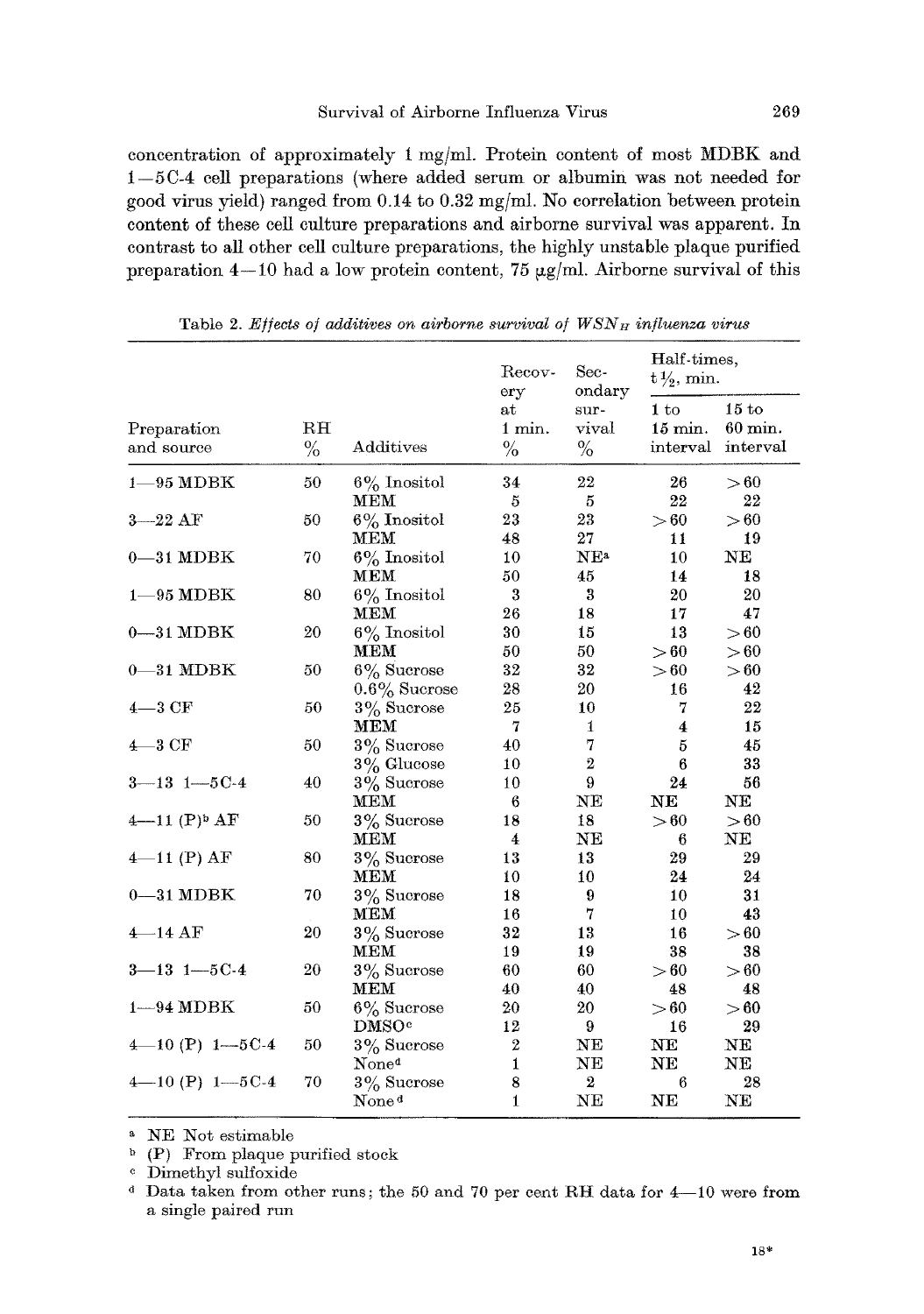preparation at 50 per cent gH was appreciably enhanced by the addition of 0.3 mg/ml bovine serum albumin (3 per cent recovery at 1 minute, I per cent secondary survival, and half-times of 9 and 22 minutes for the  $1-15$  and 15 to 60 minute intervals respectively). Adjustment of protein concentration of other preparations was not systematically studied, but in connection with other tests, dilution with an equal volume of PBS or medium MEM was employed. No effect was noted upon dilution of allantoic fluids or of a high protein content  $(0.32 \text{ mg}/)$ ml)  $1-5C-4$  cell preparation, whereas virus recoveries were low in one run with a low protein content (0.14 mg/ml prior to dilution)  $1-5C-4$  preparation. Thus, a protein concentration less than  $0.1 \text{ mg/ml}$  appeared to adversely affect stability of  $WSN<sub>H</sub>$  influenza virus at high and mid-range RH.

The possibility that pH or low molecular weight components present in allantoic fluid or in cell culture medium had an effect on airborne survival was tested. No attempt was made to grossly alter NaC1 concentration. Dialysis of either allantoie fluid preparations or celI culture preparations against PBS lacking Ca and Mg appeared to slightly enhance airborne stability at mid-range RH in some cases, and have no effect in others. Restoration of Ca and Mg concentrations to those in cell culture medium had no appreciable effect. Adjustment of pH of allantoic fluid, initially 8.2, downward to 6.8 or 7.2, or upward to 8.8 or 9.1 prior to aerosolization had no appreciable effect on stability at  $50$  per cent RH.

Inositol has been reported to increase stability of certain airborne viruses  $(3, 4, 22)$ . We found that inositol at a concentration of 6 per cent stabilized WSN<sub>H</sub> influenza at 50 per cent RH. However, it enhanced inactivation at high RH and had little effect at low RH (Table 2). Sucrose at mid-range RH was equally or more effective than inositol. In contrast to inositoI, sucrose had no deleterious effect at high RH and appeared to have a slightly protective effect at low RH. In single tests, glucose was less effective than sucrose at the same concentration, and dimethylsulfoxide did not exert an appreciable stabilizing effect. Sucrose added to the highly unstable preparation  $4-10$  showed a detectable protective effect at  $70$  per cent RH but not at  $50$  per cent.

## **Discussion**

It is common practice in assessing RH effect on survival of airborne viruses to perform a series of tests on a single pool of one virus, or to compare results on single pools of each of two or more different viruses. Such practice yields rather complete information relative to those particular pools, but may fail to reveal differences among different stocks of the same virus. Such differences are readily apparent in our study employing many different preparations of a single virus. Thus, conclusions regarding airborne stability of a virus species or a group of related viruses based on studies with a single preparation appear unwarranted. Such results are useful, however, in relation to broad generalizations such as greater stability at low RH than at high RH. Our results are compatible with that generalization as applied to influenza virus; however, some preparations showed nearly equal survival at RH extremes (Fig. 2A, D). Our observation that some preparations of  $WSN<sub>H</sub>$  influenza virus from embryonated eggs showed a transitional pattern of survival at mid-range while many others showed minimal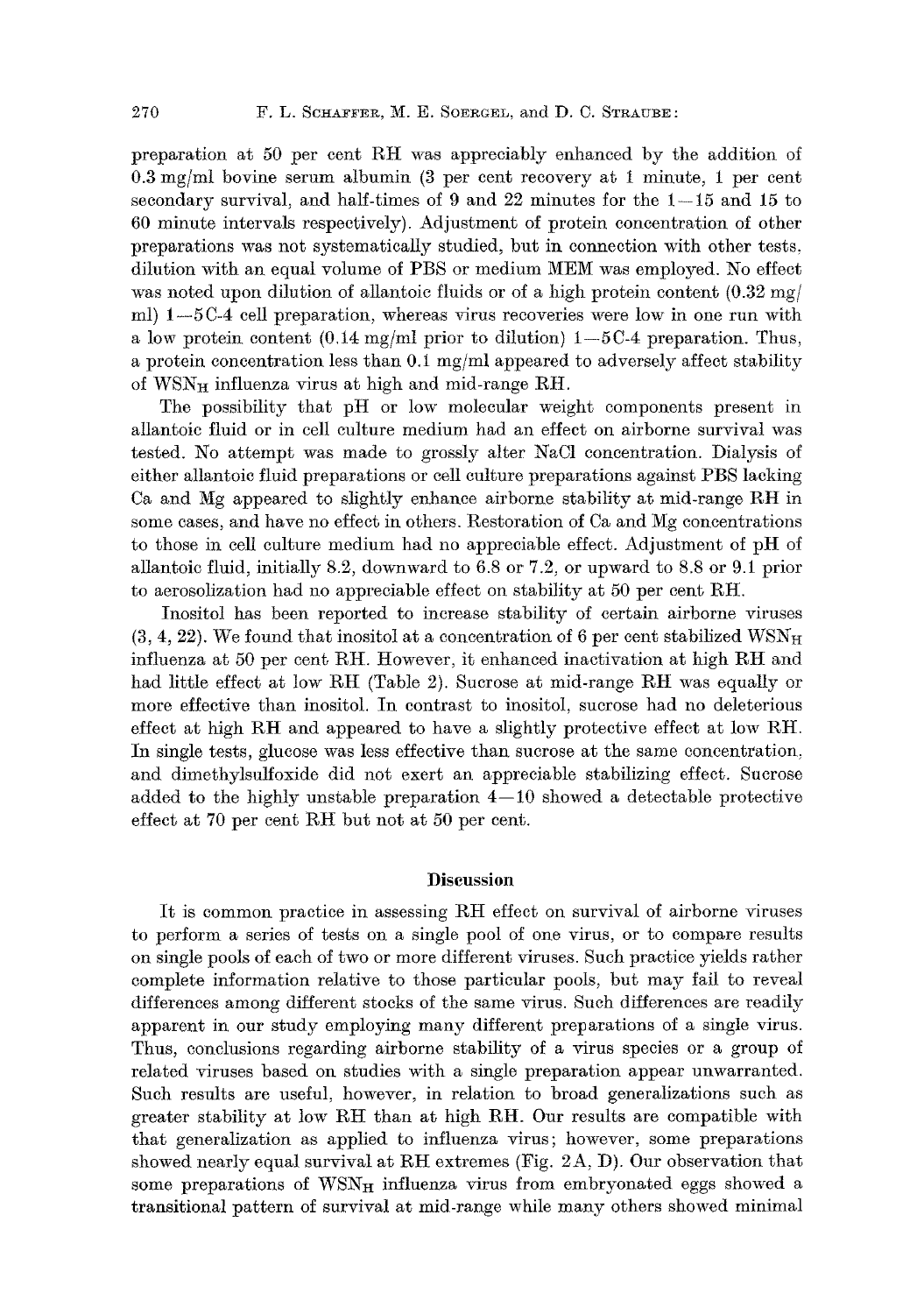survival at mid-range may explain the conflicting reports of transitional (11, 12, 14) and minimal (15, 20) mid-range survival of influenza virus.

A paucity of information is available regarding effects of host or passage history on airborne survival of viruses. HEARN and coworkers (13) noted that yellow fever virus exhibited a shift to greater sensitivity at 50 per cent RH upon multiple passage in HeLa cell cultures.  $WSN_H$  influenza which had multiple passages in mammalian cells showed maximal sensitivity at mid-range RH; some evidence for loss of this mid-range sensitivity upon subsequent multiple passage in embryonated eggs was observed. Structural lipids of viruses have been implicated as a major factor in determining stability in aerosols (4, 9), and structural lipids of influenza viruses are known to vary with species of host cell (8). Other host-related structural factors in influenza viruses are a variety of surface properties (5), a carbohydrate antigen (8), and cleavage of the hemagglutinin polypeptide by proteolytie enzymes (17). With regard to the latter, a preliminary experiment indicated no relation to airborne stability; an embryonated egg preparation of  $WSN_H$  exhibiting instability at 50 per cent RH, and one that was relatively stable, had essentially identical patterns of HA subunits upon polyaerylamide gel electrophoresis. Our observations make it clear that large variations in stability can occur among different preparations of a single strain of influenza virus. Because the variations among different preparations from one host source overlap those of another we cannot definitively conclude that the species of host cell plays a major role in airborne stability.

Composition of the medium from which an aerosol is generated grossly affects airborne stability of viruses  $(1, 2, 3, 4, 9, 12, 19, 22)$ . These effects must ultimately relate to the structure of the virion or its genome. They may directly (in relation to considerations in the preceding paragraph) or casually (in the experimenter's choice of culture conditions or manipulation of media) relate to the host source. Concentration of dissolved solids affect the size of airborne particles and both the quantity and nature of the solids affect the degree of hydration at any given  $R$ H (10). A factor having a marked effect on airborne survival of viruses, namely salt content  $(3, 4, 12)$ , was avoided in our studies by maintaining approximately physiologic levels of salts. It is common practice in virus aerosol studies to employ suspensions with relatively high protein content, either from additives or from serum in the growth medium. In some studies protein eontent has received attention in relation to airborne stability  $(3, 4, 12, 19)$ . BENBOUGH  $(3, 4)$  reported that removal of protein from Langat and Semliki Forest virus suspensions greatly reduced airborne survival at high RH. Our results suggest that a critical level of protein (approximately  $0.1 \text{ mg/ml}$ ) in the aerosolized fluid appreciably affected airborne stability characteristics of  $WSN_H$  influenza. Shifts in pH of about 1 unit, and dialysis against PBS to remove low molecular weight components revealed no appreciable changes in airborne stability. Similarly, addition of normal allantoic fluid to cell culture preparations had no effect. Since the composition of allantoic fluid from infected eggs probably differs from that from uninfected eggs, we considered the possibility that some protective substances may have been present in those preparations not exhibiting minimal survial at mid-range RH. Experiments employing ultraviolet treated preparations were inconclusive but suggestive that some protective material may have been present.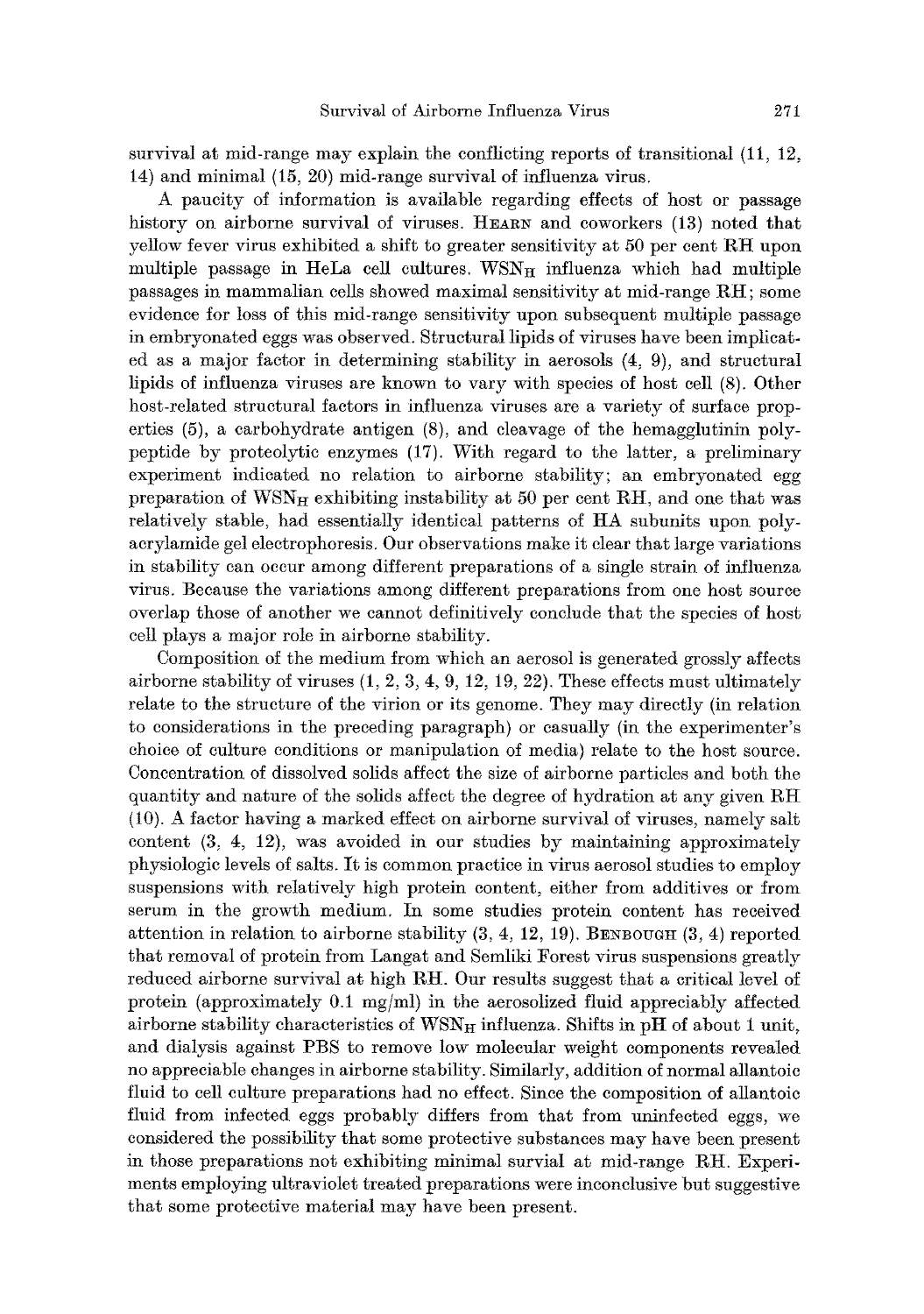Polyhydroxy compounds have been reported to exert a protective effect on airborne virus stability, and their relation to the state of hydration has been discussed (3, 4, 22). We confirmed the protective effect of inositol at mid-range RH, but found it to be deleterious at high RH. Sucrose, on the other hand, was equally or more protective than inositol, and showed no such deleterious effect. The reason for this difference was not apparent, but the difference in molecular size may have played a role.

It is obvious from the work of others, and extended by our own, that many complicated and sometimes interrelated factors are involved in survival of airborne viruses. Different technical approaches employed by various investigators make comparisons difficult. Further, by their nature, the methods and techniques employed in the laboratory create conditions which are artificial in relation to actual airborne transmission of disease, efficacy of aerogenic immunization, and laboratory biohazards. Thus, generalizations and extrapolations to other virus systems must be viewed with these complexities in mind.

# **Acknowledgments**

We thank James Itebert and John Erpilla for able assistance and expertise in aerosol technology, and Gloria Tung for able assistance in various aspects of the study. This research was supported by the Office of Naval Research.

### **References**

- 1. AKERS, T. G.: Survival of airborne virus, phage and other minute microbes. In: DIMMICK, R. L., AKERS, A. B. (eds.), An Introduction to Experimental Aerobiology, 296-339. New York: Wiley-Interscience 1969.
- 2.  $A$ KERS,  $T$ .  $G$ .: Some aspects of the airborne inactivation of viruses. In: HERS, J. F. P., WINKLER, K. C. (eds.), Airborne Transmission and Airborne Infection, 73-81. Utrecht : 0osthoek Publ. Co. 1973.
- 3. BENBOUGH, J. E.: The effect of relative humidity on the survival of airborne Semliki Forest virus. J. gen. Virol. 4, 473-477 (1969).
- 4. BENBOUGH, J. E. : Some factors affecting the survival of airborne viruses. J. gen. Virol. 10, 209-220 (1971).
- 5. BORECKY, L., LACKOVIC, V., RATHOVA, V.: Surface properties of the egg and mouse lines of A1 influenza virus. J. Immunol.  $95, 387-\overline{3}95$  (1965).
- 6. CHATIGNY, M. A., WOLOCHOW, H., LEIF, W. R., HEBERT, J.: The toxicity of nitrogen oxides for an airborne microbe: Effects of relative humidity test procedures and containment and composition of spray suspension. In: HERS, J. F. P., WINKLER, K. C. (eds.), Airborne Transmission and Airborne Infection, 94–97. Utrecht: Oosthoek Publ. Co. 1973.
- 7. CHOPPIN, P. W.: Replication of influenza virus in a continuous cell line: High yield of infective virus from ceils inoculated at high multiplicity. Virology 39, 130--134 (1969).
- 8. COMPANS, R. W., CHOPPIN, P. W.: The structure and assembly of influenza and parainfluenza viruses. In: MARAMOROSCH, K., KURSTAK, E. (eds.), Comparative Virology, 407--432. New York: Academic Press, Inc. t97t.
- 9. DE JONG, J. C., TROUWBORST, T., WINKLER, K. C.: The mechanism of virus decay in aerosols. In: HESS, J. F. P., WINKLES, K. C. (eds.), Airborne Transmission and Airborne Infection, 124-130. Utrecht: Oosthoek Publ. Co. 1973.
- 10. DIMMICK, R. L.: Production of biological aerosols. In: DIMMICK, R. L., AKERS, A. B. (eds.), An Introduction to Experimental Aerobiology, 22-45. New York: Wiley—Interscience 1969.